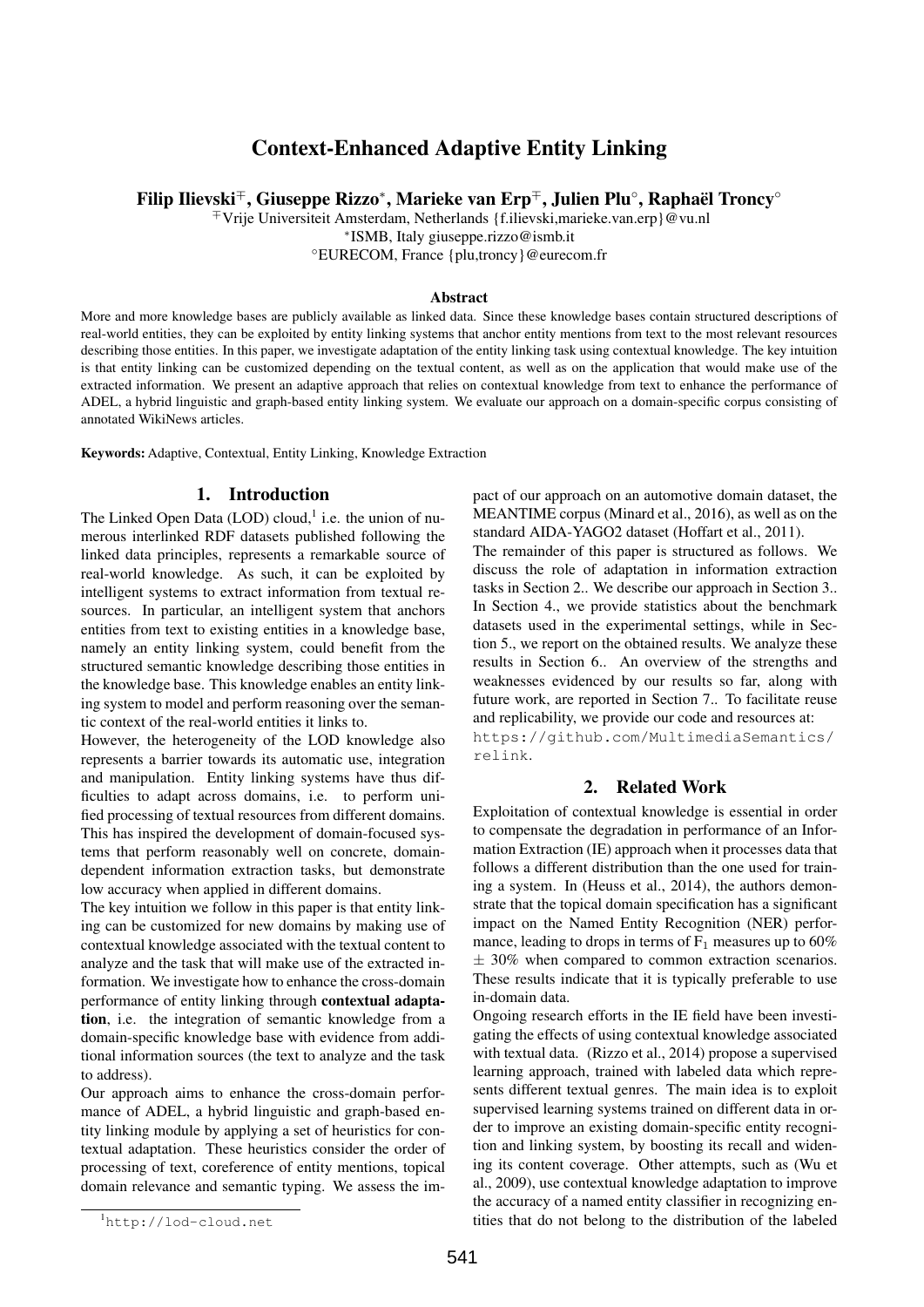

Figure 1: Workflow of the approach of adaptive entity linking exploiting contextual knowledge.

data used in the learning stage. This approach follows rigid designators, where a small (and therefore incomplete) set of labeled data is provided, annotated by a small set of annotators.

Contextual adaptation has been proposed in recent entity linking tasks. Among the first of these approaches, the authors in (Zhang et al., 2015) select entities that are related to the document topics using the relation between the candidate entities and their associated categories. Our method addresses the task differently, relying on *a priori* set of topical and genre classes, that are used to further refine the selection of the referent entity in the knowledge base.

On the other hand, an important gap concerning the generalizability of entity linking systems over knowledge bases has been spotted by (Usbeck et al., 2014). They propose AGDISTIS, a system which performs knowledge baseagnostic disambiguation of named entities. The key rationale is that in order to develop Web-wide entity linking solutions, it is crucial to ensure these can easily be adapted to anchor with respect to new knowledge bases. As a positive side effect, this direction decreases the dependency of the developed systems on a single (or a small amount of) popular knowledge base(s), such as DBpedia. While our approach shares this goal to develop generally applicable entity linking systems, we also require that such generic system provides easy means for adaptation in various concrete domains.

# 3. Adaptive Entity Linking Approach

We propose an adaptive entity linking approach consisting of two steps (Figure 1): a general-purpose hybrid module and a domain adaptation module. We describe both steps in this Section, and depict how they operate on an example text.

# 3.1. General-purpose hybrid annotator

In the first step, we use a hybrid module that combines linguistic and graph-based algorithms to detect entity mentions in text and link them to existing DBpedia resources (Plu et al., 2015). This hybrid annotator consists of three main stages: *i)* Mention Extraction, *ii)* Resolution and Classification, and *iii)* Candidate Selection.

# 3.1.1. Mention Extraction

This stage detects mentions in text that are likely to denote entities. It is composed of two different modules: *extractors* and *overlap resolution*. The extractors module makes use of the following components: Part-of-Speech (POS) tagging nouns, and Named Entity Recognition (NER) classifying entities. In details, we use the Stanford NLP POS-Tagger (Toutanova et al., 2003) with the *englishbidirectional-distsim* model. We use the Stanford NER Tagger (Finkel et al., 2005) using the *NERClassifierCombiner* functionality to combine multiple CRF models together.

#### 3.1.2. Resolution and Classification

The parallel strategy used in the mention extraction may generate overlaps. We make use of an *overlap resolution* module that takes the output of each component of the extractors module and decides on a single output with no overlaps. For instance, given two overlapping mentions *States of America* from Stanford NER and *United States* from Stanford POS tagger, we perform a union operation over the two phrases to obtain the mention *United States of America*. The type of the mention is then assigned according to the type assigned on the match or partial match by the entity recognizer.

#### 3.1.3. Candidate Selection

This stage is composed of two sub-tasks, namely entity linking and candidate ranking. For the entity linking, we perform a lookup for an entity mention in an index built on top of both DB pedia  $2015 - 04^2$  and a dump of the Wikipedia articles from February  $2015^3$  to generate potential candidates for an entity mention. This process can generate more than one link for mention. We then rank the links according

<sup>2</sup>http://wiki.dbpedia.org/

services-resources/datasets/datasets2015-04 <sup>3</sup>https://dumps.wikimedia.org/enwiki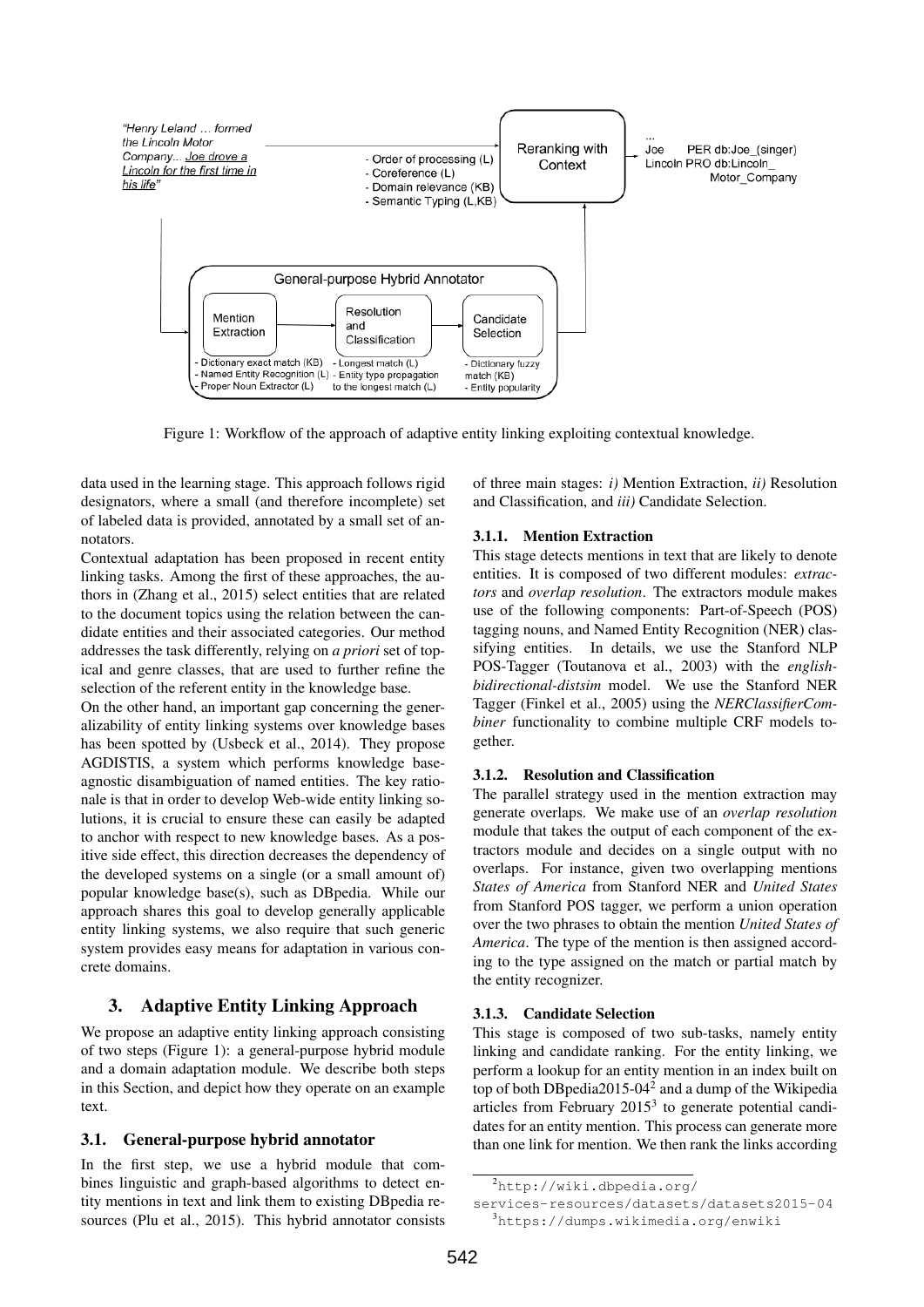to Equation 1 and we consider the first ranked link to be the most suitable resource to disambiguate the entity.

The ranking function  $r(l)$  combines: *i*) the Levenshtein distance  $L$  between the entity mention  $m$  and a knowledge base label (e.g. Wikipedia title), *ii)* the maximum Levenshtein distance between the mention  $m$  and a label (title) of every Wikipedia redirect page from a set R, *iii)* the maximum distance between the mention  $m$  and every label (title) in the set of Wikipedia disambiguation pages D, *iv)* the PageRank (Page et al., 1999)  $PR$  value for every entity candidate  $l^4$ . The weights a, b and c satisfy the following equation:  $a + b + c = 1$  (as a convex combination) and

 $a > b > c > 0$ . We empirically assessed that the string distance measure between a mention and a title is more important than the distance measure with a redirect page, which is itself more important than the distance measure with a disambiguation page.

As it is customary, we link the entities with no detected entry in a knowledge base to *NIL*. In cases when two or more candidate links attached to a single entity mention share the same maximum ranking score, we still rely on taking the first candidate in the ordered ranking list as the most probable candidate.

$$
r(l) = (a \cdot L(m, title) + b \cdot max(L(m, R)) + c \cdot max(L(m, D))) \cdot PR(l)
$$
\n
$$
(1)
$$

## 3.2. Reranking with Context

In the second step, we apply the ReCon module,<sup>5</sup> which acts as a contextual adaptation layer over the hybrid module (Section 3.1.). ReCon adapts the entity linking task to the textual content that is being analyzed, by leveraging genre and topic domain information about the text. In the current version, ReCon focuses on entity linking in news articles.

ReCon uses the entity linking annotations performed by ADEL as a starting point and applies a set of heuristics which consider aspects of news articles that are not taken into account by the hybrid module. ReCon makes a reasonable assumption that the order of expressing information in news articles is somewhat systematic, i.e. the introductory sentences of an article tend to be written more explicitly, while the latter ones often contain abbreviations and incomplete mentions which are coreferential with previous explicit mentions. Furthermore, the title of an article is often intentionally ambiguous and uses figurative speech, thus requiring a reader to understand the running text of the article first. Finally, the entities mentioned in domain-specific news articles usually stem from that domain, e.g. in the basketball domain, it is customary to refer to the Chicago Bulls' mega-star Michael Jordan with "Jordan".

ReCon applies four article-wide heuristics which consider these properties of the newswire text and, additionally, allows them to be tunable to the topic domain of an article. Our heuristics take the form of binary rules. We detail them as follows:

H1: Order of processing. The first Recon heuristic, H1, focuses on the relation between the title and the running text of a news article. Concretely, we observe that the title of a news article is often ambiguous and uses figurative speech, probably because of the intention of the writer to make the title attractive for a generic reader. On the other hand, the running text of a news article, especially the introductory sentences, are written in a clear, informative and contextually rich manner, allowing a shallowly informed reader to grasp as much as possible from the presented news. As a

reaction to these observations, we introduce our heuristic H1 which concerns the order of information extraction in a news article. Following H1, we first process the running text of a news article and disambiguate the title of the article at the end.

H2: Co-reference. Our second heuristic, H2, follows a related rationale. We observe that surface forms that refer to an entity earlier in text are surrounded by richer verbal context, compared to the latter mentions of the same entity. This is understandable from a practical perspective: once the writer has clearly introduced an entity, he can use abbreviations or more ambiguous ways to refer to it further in the text. As a consequence, our second heuristic also operates on a cross-sentence level and takes advantage of the order in which sentences and entities appear in text. Concretely, ReCon's H2 tries to detect earlier mentions of the same entity, i.e. H2 checks if an entity mention is in a same co-referential chain as another entity mention which occurred earlier in the same article. This co-reference relation is established based on the textual similarity of these mentions, in particular it is based on the following three rules:

- 1. An entity mention  $M_j$  is co-referential with a previously occurred mention  $M_i$  if  $M_j$  is an abbreviation of  $M_i$
- 2. An entity mention  $M_i$  is co-referential with a previously occurred mention  $M_i$  if  $M_j$  is identical to  $M_i$
- 3. An entity mention  $M_j$  is co-referential with a previously occurred mention  $M_i$  if  $M_j$  is a sub-string of  $M_i$  and  $M_i$  was linked to an entity of type Person

H3: Domain relevance. If no pre-occurring co-referential entity is found by H2, we apply a topic modeling heuristic, H3, in which we exploit a contextual knowledge base about the topic of interest. We rely on this knowledge base to examine whether a mention has been frequently and dominantly associated with a certain entity disambiguation link within the specific topical domain. The frequency and dominance for each surface form are expressed through threshold values: a mention is resolved to an entity link according to H3 only if the mention appears sufficiently (with

<sup>&</sup>lt;sup>4</sup>The PageRank scores for every DBpedia resource originate from (Reddy et al., 2014).

<sup>5</sup>ReCon stands for Reranking with Context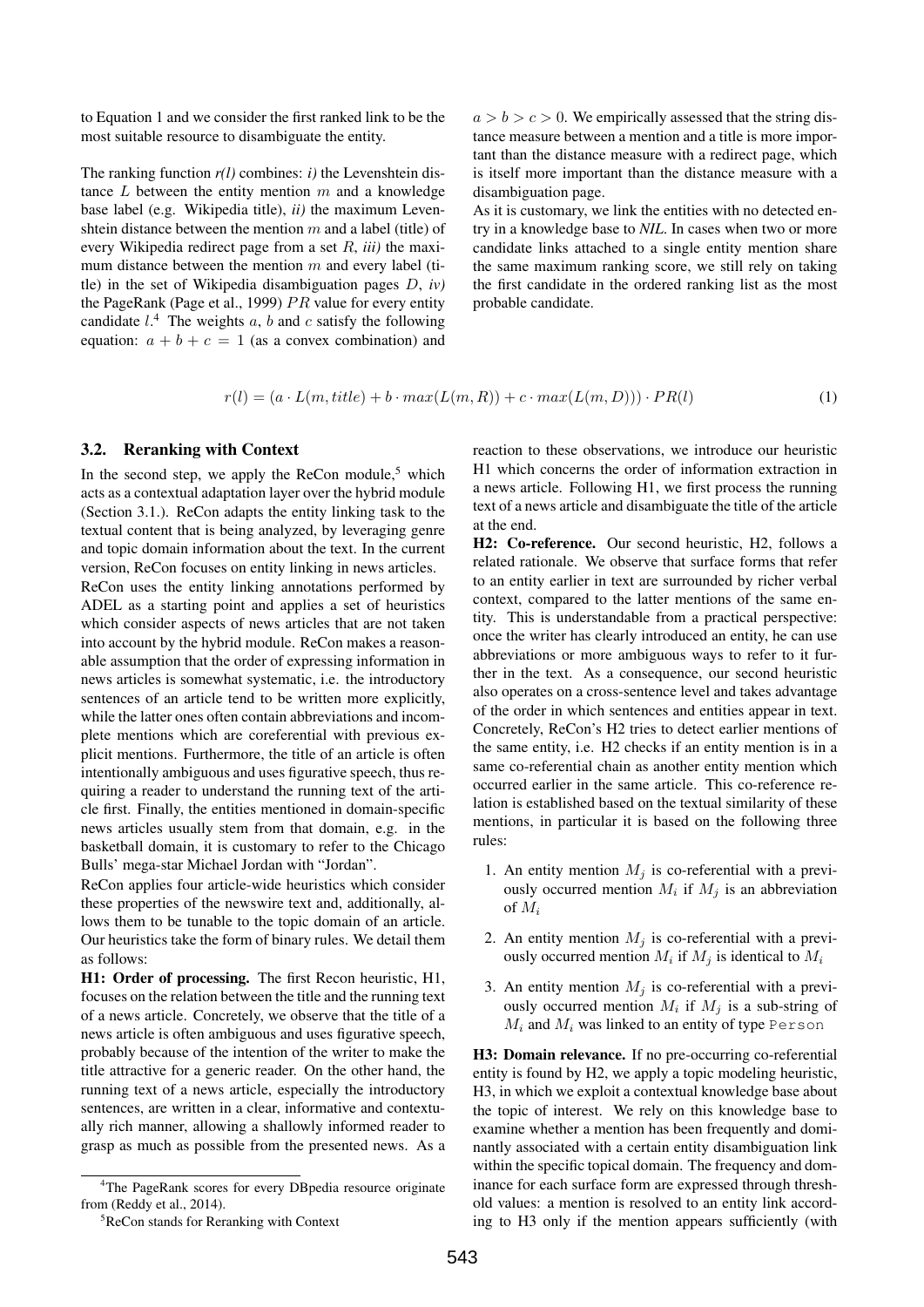|            | Number of | Number of | Number of | Number of | Number of   | Number of           |
|------------|-----------|-----------|-----------|-----------|-------------|---------------------|
|            | Articles  | Tokens    | Entities  | Links     | <b>NILS</b> | <b>Entity Types</b> |
| airbus     | 30        | 3.620     | 614       | 414       | 200         |                     |
| apple      | 30        | 3.452     | 812       | 525       | 287         |                     |
| gm         | 30        | 3.641     | 760       | 526       | 234         |                     |
| stock      | 30        | 3.362     | 449       | 331       | 118         | 4                   |
| aida-yago2 | 231       | 46.435    | 5.616     | 4.485     | 1,131       | 4                   |

Table 1: Statistics on no. of articles, no. of tokens, no. of entities, no. of links, no. of NILs (entities that do not have a referent in the knowledge base), and no. of types of the four sub-datasets of the MEANTIME and AIDA-YAGO2 testb corpora.

frequency above the threshold frequency) in the domain knowledge base, and a certain entity link is dominantly associated with that mention (the frequency distribution for that entity needs to be above the dominance threshold).

H4: Semantic typing. Whenever either of H2 or H3 proposes an entity disambiguation link for a mention, we apply a fourth heuristic, H4, to check whether its semantic type <sup>6</sup> corresponds to the textual context of that surface form. In practice, this is done by matching its semantic type from DBpedia against the entity type as specified by the hybrid entity linker in the first step.<sup>7</sup> If this comparison is successful and the proposed entity corresponds to the type constraint set by the hybrid module, then the mention is linked to the proposed entity. Otherwise, we decline the proposed entity link. When none of the ReCon heuristics is able to resolve an entity mention, then we refrain to the linking provided in the first, hybrid step.

#### 3.3. Running example

We illustrate our approach on a news article snippet (Figure 2). This article stems from the MEANTIME dataset.<sup>8</sup>

The entity mentions General Motors<sub>2</sub> and General Motors Corporation ( $GM$ )<sub>3</sub> are correctly linked to *db:General\_Motors*<sup>9</sup> by the hybrid approach (step 1). This is pressumably because these two surface forms refer to *db:General\_Motors* using a phrase which is both customary and extensive. General Motors Corporation ( $GM$ )<sub>3</sub> even specifically introduces an abbreviation "GM", allowing a human reader to understand the further mentions of this abbreviation in the remainder of the article.

However, the first step of our approach is not able to correctly disambiguate the other 4 entity mentions from this snippet. This is partially due to the fact that this module does not take into account the global, article-wide context, but instead relies on a combination of string distance and the PageRank algorithm. Therefore, the error can be explained by the linking formula in Section 3.1.: e.g., the string distance score over the title, the redirect and the disambiguation pages between the entity mention *GM* and the entity candidate *db:Germany* (0.32879817) is higher than with the entity candidate *db:General\_Motors*

 $^{9}$ PREFIX db:  $<$  http : //dbpedia.org/resource/ $>$ 

(0.21995464). The linking of these entities is improved in the second step by ReCon, which "memorizes" information which have been previously stated in the article and uses this to process the remainder of the article, in a humanlike manner. Once the abbreviation for General Motors has been introduced, ReCon assumes that further mentions of this abbreviation are co-referential to its earliest mention in the running text. This combination of the heuristics H1 and H2 is able to improve the annotations of  $GM_1$ ,  $GM_4$ and  $GM<sub>6</sub>$ , which have previously been disambiguated to *db:Germany* according to the scoring function of our step 1.

In this snippet, we also demonstrate the power of our domain relevance heuristic, H3. Following this heuristic, we find in a domain knowledge base that the phrase "US\$" has been dominantly and frequently associated with *db:United States dollar* in the automative industry domain. This allows ReCon to rerank the decision of the hybrid approach and disambiguate  $\text{USS}_5$  as *db:United\_States\_dollar*, instead of as *db:United\_States*.

The four reranking decisions we describe are confirmed by the semantic typing heuristic of ReCon (H4). The semantic types of *db:General\_Motors* and *db:United\_States\_dollar* correspond to the semantic types suggested by the hybrid module based on the textual context of these mentions, which are Organization and Miscellaneous, respectively.

#### 4. Datasets

We test our approach on two different datasets, MEAN-TIME and AIDA-YAGO2. Table 1 provides general statistics of the two datasets such as the number of articles, tokens, entities, links, NIL entities and the different entity types.

#### 4.1. MEANTIME

The MEANTIME corpus (Minard et al., 2016) was developed within the NewsReader project.<sup>10</sup> The corpus consists of 120 English WikiNews articles as well as their translations in Spanish, Italian and Dutch, all annotated with entities, events, temporal expressions and semantic roles. In the entity annotation layer, links to DBpedia resources are included. As the focus of the NewsReader project lies on the financial-economic domain, the chosen articles reflect this topic. The MEANTIME corpus articles are split into

 ${}^{6}$ The rdf:type of the entity

 $7$ The incompleteness of semantic typing in our knowledge bases poses a challenge to H3. In the implementation of this heuristic, we assume that entities which do not belong to any of the main classes fit the type constraint posed by the hybrid step.

<sup>&</sup>lt;sup>8</sup>We describe this dataset in detail in Section 4.

<sup>10</sup>http://www.newsreader-project.eu/ results/data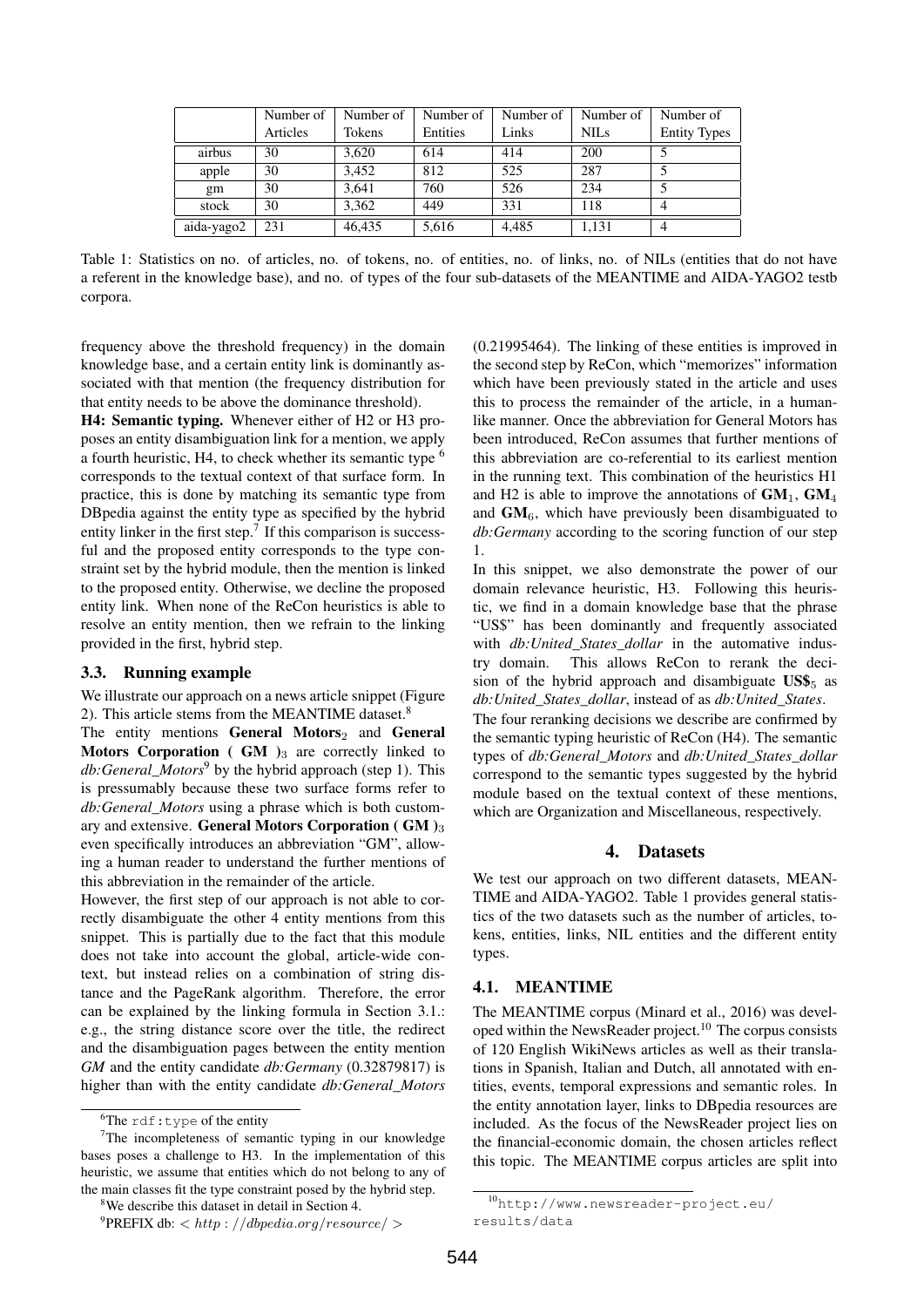**GM**<sup>1</sup> posts first annual loss since 1992 January 27 , 2006 **General Motors**<sub>2</sub> logo. **General Motors Corporation ( GM )**<sup>3</sup> has posted its first annual loss since 1992 . **GM**<sup>4</sup> reported losing **US\$**<sup>5</sup> 4.8 billion in the fourth quarter of 2005 and a total loss of \$ 8.6 billion for the entire year.  $GM<sub>6</sub>$  admitted Thursday night that the loss could swell further as it pays pensions and healthcare costs to thousands of former workers . ...

Figure 2: Snippet from article number 31965 in MEANTIME's GM subcorpus

four sub-corpora revolving around the following core topics: *i)* Airbus Boeing, *ii)* Apple Inc., *iii)* General Motors, Ford and Chrysler, and *iv)* the Stock market.

The corpus was created according to the NewsReader guidelines for annotation at document level (Tonelli et al., 2014). Since annotation of text with information for a multitude of NLP tasks is extremely costly, only the first six sentences of each article are fully annotated. Therefore, we focus our evaluation on a comparative results of the performance of those sentences only. There are five entity types annotated in total in the MEANTIME corpora: PRO (product), LOC (location), FIN (financial), ORG (organization) and PER (person).

# 4.2. AIDA-YAGO2

The AIDA-YAGO2 dataset is built on top of the most prominent dataset in named entity recognition, namely the benchmark dataset that was created for the CoNLL-2003 Language-Independent Named Entity Recognition shared task (Tjong Kim Sang and Meulder, 2003). For this task, English and German news articles were annotated with named entities and made available to the research community to train and test their systems. The English training data consists of 946 articles, containing 203, 621 tokens. The test data consists of 231 articles, containing 46, 435 tokens. The data was annotated manually with named entities of types: person, location, organization and miscellaneous. Part-of-speech and chunk tags were added automatically. There is fairly little overlap of named entities between the training and test datasets: only 2.9% of the named entities that occur in the training data also occur in the test data. (Hoffart et al., 2011) annotated each entity mention in the CoNLL-2003 data set with links to YAGO and Wikipedia. For evaluation of our approach, we focus on the 231 articles in the English testb-portion of the corpus.

#### 5. Experimental Results

We compute the accuracy of our hybrid module (Section 3.1.) with two different settings, one for each dataset. For the MEANTIME dataset the extraction component uses the POS and the NER extractors whereas for the AIDA-YAGO2 dataset it uses only the NER extractor (Section 3.1.). Next, we use the hybrid module as a baseline to measure the impact of various ReCon heuristics (Section 3.2.) on the entity linking accuracy.

We report four versions of this comparison (Tables 2, 3, 4 and 5), which differ in terms of matching strictness and in-

|               |        |     |     |     | $AIDA-$                    |
|---------------|--------|-----|-----|-----|----------------------------|
|               | Airbus |     |     |     | Apple   GM   Stock   YAGO2 |
| $H1+H2$       | 38     | 41  | 48  | 18  | 258                        |
| $H1+H3$       | 353    | 235 | 357 | 252 | 2972                       |
| $H1+H2+H3$    | 353    | 249 | 358 | 254 | 3045                       |
| $H1+H2+H3+H4$ | 297    | 236 | 313 | 233 | 2461                       |

Table 6: Number of re-assigned links by various ReCon heuristics combinations

clusion of NIL entities in the evaluation. When it comes to matching, we report results for both exact and partial/fuzzy matching of entity mentions.<sup>11</sup> We report results that both include and exclude NIL entities. For all four comparisons, we present the accuracy of our approach in terms of precision, recall and  $F_1$ -measure. The last row in each of these four tables presents the performance of the overall two-step system, consisting of the hybrid module and all four Re-Con heuristics, applied consecutively. For consistency, we use the evaluation scripts developed within the NewsReader project.<sup>12</sup>

For each corpus, we also note the number of surface forms whose linked entity has been re-assigned based on the heuristics of ReCon in Table 6. As we discuss in Section 3.2., ReCon does not rerank for every surface form, but only for those surface forms that satisfy one of its heuristics. Because of this, the number of rerankings on a corpus is lower than the overall number of entity surface forms in that corpus. Additionally, the reranking decision by ReCon may coincide with the disambiguation of the hybrid step, which means that not every reranking decision performs alteration of the disambiguation link assigned by the hybrid module.

# 6. Results Analysis

The results reported in the Section 5. provide evidence that the task of entity linking can benefit from domain-specific knowledge. For most corpora, the domain-aware heuristics of ReCon are able to enhance the entity linking and improve its accuracy: the heuristics of ReCon bring improvement over the baseline module for 4 out of 5 corpora, irrespective of the evaluation settings (matching type or inclusion of NIL entities).

 $11$ In the fuzzy matching mode, we consider an entity mention as matched if at least one of the tokens overlaps between an entity mention from the system output and the gold standard. This type of matching thus tolerates partially incorrect entity boundaries.

<sup>12</sup>https://github.com/newsreader/ evaluation/tree/master/ned-evaluation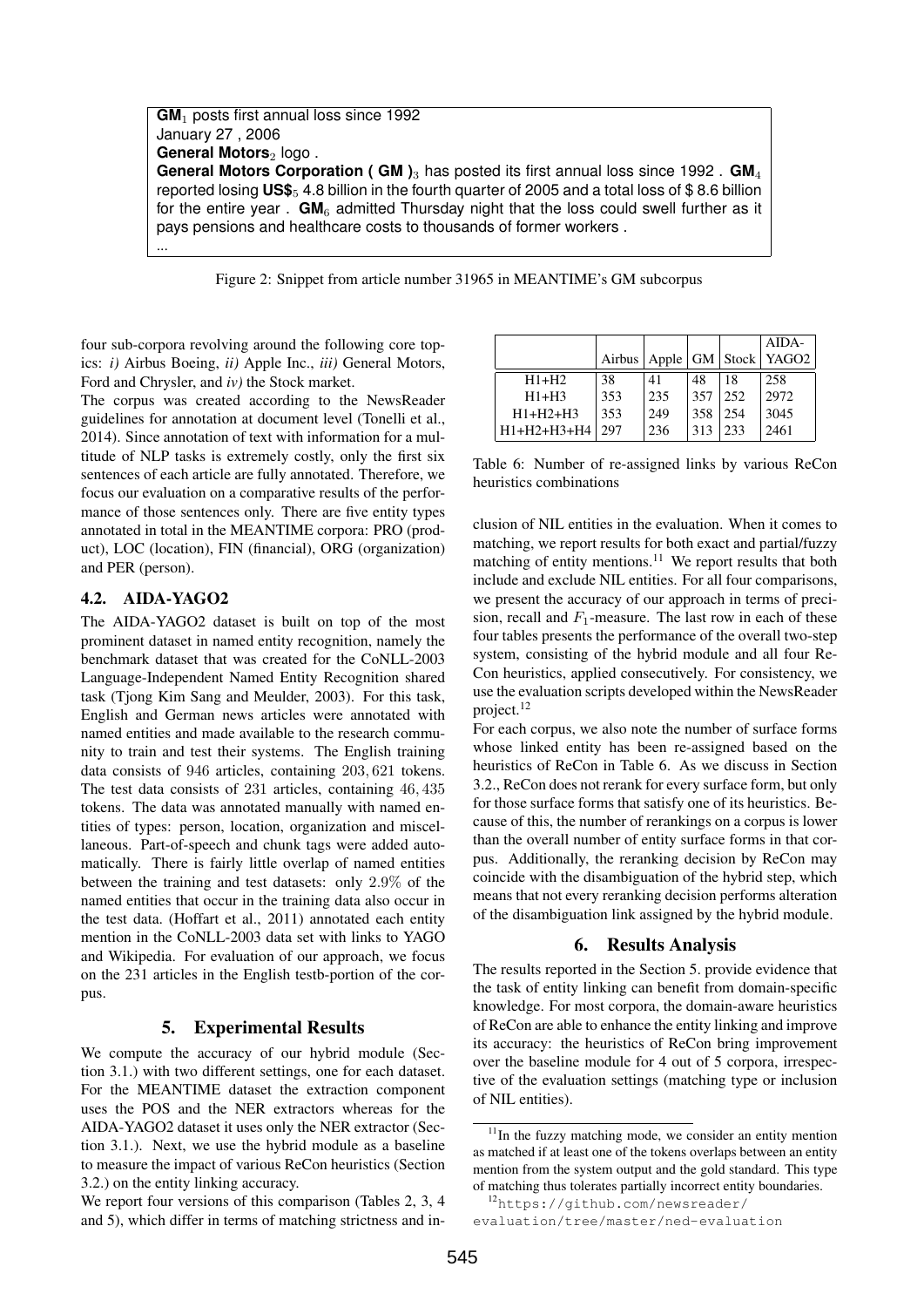|                 | Airbus |  |                                       | Apple |  |                | GМ            |      |  | Stock                                                                                                                   |  |                              | AIDA-YAGO2 |  |                |
|-----------------|--------|--|---------------------------------------|-------|--|----------------|---------------|------|--|-------------------------------------------------------------------------------------------------------------------------|--|------------------------------|------------|--|----------------|
|                 |        |  |                                       |       |  | F <sub>1</sub> |               |      |  |                                                                                                                         |  | F <sub>1</sub>               |            |  | F <sub>1</sub> |
| Hybrid          |        |  |                                       |       |  |                |               |      |  | 38.81 26.81 31.71 10.07 5.14 6.81 30.36 16.16 21.09 28.73 15.71 20.31 46.82 41.36 43.92                                 |  |                              |            |  |                |
| Hybrid+H1+H2    |        |  |                                       |       |  |                |               |      |  | 38.81   26.81   31.71    10.07   5.14   6.81    33.21   17.68   23.08    28.73   15.71   20.31    46.35   40.96   43.49 |  |                              |            |  |                |
| $Hvbrid+H1+H3$  |        |  |                                       |       |  |                |               |      |  | 43.06   29.95   35.33    10.04   5.14   6.8    40.62   22.24   28.75    27.81   15.71   20.08    55.58   49.97   52.62  |  |                              |            |  |                |
| Hybrid+H1+H2+H3 |        |  | 43.06   29.95   35.33   10.04   5.14  |       |  |                |               |      |  | 6.8    43.75   23.95   30.96    29.95   16.92   21.62    55.34   49.77   52.41                                          |  |                              |            |  |                |
| Hybrid+ReCon    |        |  | 42.36   29.47   34.76    10.04   5.14 |       |  |                | 6.8 $ 38.95 $ | 21.1 |  | $ 27.37 $ $ 25.13 $                                                                                                     |  | 14.2   18.15   52.93   47.56 |            |  | 50.1           |

Table 2: Exact mention match evaluation, excluding NIL entities. H1 (order of processing), H2 (co-reference), H3 (domain relevance) and H4 (semantic typing) correspond to the ReCon components described in Section 3.2.. Figures are in percentage.

|                                     | Airbus      |  |                | Apple                                                                                                                                                                                                                     |  |    | GМ |  |             |   | <b>Stock</b> |             | AIDA-YAGO2 |  |                |
|-------------------------------------|-------------|--|----------------|---------------------------------------------------------------------------------------------------------------------------------------------------------------------------------------------------------------------------|--|----|----|--|-------------|---|--------------|-------------|------------|--|----------------|
|                                     |             |  | F <sub>1</sub> |                                                                                                                                                                                                                           |  | F1 |    |  | ${\rm F}_1$ | n |              | ${\rm F}_1$ |            |  | F <sub>1</sub> |
| Hybrid                              | 58.74 40.58 |  | 48             | $\parallel$ 19.78   10.09   13.37    50.36   26.81   34.99    59.12   32.33   41.8    49.14   43.41   46.1                                                                                                                |  |    |    |  |             |   |              |             |            |  |                |
| $Hvbrid+H1+H2$                      |             |  |                | 59.09   40.82   48.29    19.78   10.09   13.37        55       29.28   38.21    59.12   32.33     41.8    48.67   43.01   45.67                                                                                           |  |    |    |  |             |   |              |             |            |  |                |
| $Hvbrid+H1+H3$                      |             |  |                | 62.5   43.48   51.28    20.07   10.29   13.6    63.54   34.79   44.96    66.31   37.46   47.88    57.89   52.04   54.81                                                                                                   |  |    |    |  |             |   |              |             |            |  |                |
| Hybrid+H1+H2+H3 $  62.15   43.24  $ |             |  | -51            | $\ 20.07\ 10.29\ 13.6\ 67.36\ 36.88\ 47.67\ 68.98\ 38.97\ 49.81\ 57.65\ 51.84\ 54.59\ $                                                                                                                                   |  |    |    |  |             |   |              |             |            |  |                |
| Hybrid+ReCon                        |             |  |                | $\left  \frac{61.46}{42.75} \right $ 50.43 $\left  \frac{20.07}{10.29} \right $ 13.6 $\left  \frac{62.1}{33.65} \right $ 43.65 $\left  \frac{63.1}{35.65} \right $ 55.65 $\left  \frac{45.56}{55.21} \right $ 49.61 52.26 |  |    |    |  |             |   |              |             |            |  |                |

Table 3: Fuzzy mention match evaluation, excluding NIL entities. H1 (order of processing), H2 (co-reference), H3 (domain relevance) and H4 (semantic typing) correspond to the ReCon components described in Section 3.2.. Figures are in percentage.

|                 | Airbus                                                                                                                                                                                                        |      |                                                                                        | Apple |  |                | GМ |              |                                                                                                                         | <b>Stock</b> |                | AIDA-YAGO2                    |  |             |
|-----------------|---------------------------------------------------------------------------------------------------------------------------------------------------------------------------------------------------------------|------|----------------------------------------------------------------------------------------|-------|--|----------------|----|--------------|-------------------------------------------------------------------------------------------------------------------------|--------------|----------------|-------------------------------|--|-------------|
|                 |                                                                                                                                                                                                               |      | ${\rm F}_1$                                                                            |       |  | F <sub>1</sub> | n  | $\mathbf{r}$ | F <sub>1</sub>                                                                                                          |              | F <sub>1</sub> | n                             |  | ${\rm F}_1$ |
| Hybrid          | 36.22                                                                                                                                                                                                         | 18.4 |                                                                                        |       |  |                |    |              | 24.41   8.88   3.32   4.84   27.83   11.32   16.09   26.63   11.8                                                       |              | 16.36          | 44.4                          |  | 40.15 42.17 |
| Hybrid+H1+H2    | 36.22                                                                                                                                                                                                         | 18.4 |                                                                                        |       |  |                |    |              | $\mid$ 24.41 $\mid$ 8.88 $\mid$ 3.32 $\mid$ 4.84 $\mid$ 30.42 $\mid$ 12.37 $\mid$ 17.59 $\mid$ 26.63 $\mid$ 11.8 $\mid$ |              |                | 16.36   44.02   39.81   41.81 |  |             |
| Hybrid+H1+H3    | $\parallel$ 40.38 $\parallel$ 20.52 $\parallel$ 27.21 $\parallel$ 8.88 $\parallel$ 3.32 $\parallel$ 4.84 $\parallel$ 38.19 $\parallel$ 15.53 $\parallel$ 22.08 $\parallel$ 26.63 $\parallel$ 11.8 $\parallel$ |      |                                                                                        |       |  |                |    |              |                                                                                                                         |              |                | 16.36   52.00   47.03   49.39 |  |             |
| Hybrid+H1+H2+H3 |                                                                                                                                                                                                               |      | 40.38 20.52 27.21 8.88 3.32 4.84 4.1.1 16.71 23.76 28.64 12.69 17.59 51.80 46.85 49.20 |       |  |                |    |              |                                                                                                                         |              |                |                               |  |             |
| Hybrid+ReCon    | $\mid$ 39.74 $\mid$ 20.19 $\mid$ 26.78 $\mid$ 8.88 $\mid$ 3.32 $\mid$ 4.84 $\mid$ 36.25 $\mid$ 14.74 $\mid$ 20.95 $\mid$ 24.12 $\mid$ 10.69 $\mid$ 14.81 $\mid$ 49.85 $\mid$ 45.08 $\mid$ 47.35               |      |                                                                                        |       |  |                |    |              |                                                                                                                         |              |                |                               |  |             |

Table 4: Exact mention match evaluation, including NIL entities. H1 (order of processing), H2 (co-reference), H3 (domain relevance) and H4 (semantic typing) correspond to the ReCon components described in Section 3.2.. Figures are in percentage.

|                 | Airbus        |  |                                 | Apple |                  |       | GМ |  |                                                                   | <b>Stock</b> |  |            | AIDA-YAGO2                                                                                                              |  |       |
|-----------------|---------------|--|---------------------------------|-------|------------------|-------|----|--|-------------------------------------------------------------------|--------------|--|------------|-------------------------------------------------------------------------------------------------------------------------|--|-------|
|                 |               |  | ${\rm F}_1$                     |       |                  | $F_1$ |    |  | ${\rm F}_1$                                                       | n            |  | $\rm{F}_1$ |                                                                                                                         |  | $F_1$ |
| Hybrid          | 56.41         |  |                                 |       |                  |       |    |  |                                                                   |              |  |            | $\mid$ 28.67   38.01    18.09   6.77   9.86    47.57   19.34   27.5    56.28   24.94   34.57    48.18   43.57   45.76   |  |       |
| Hybrid+H1+H2    |               |  |                                 |       |                  |       |    |  |                                                                   |              |  |            | 56.73   28.83   38.23    18.09   6.77   9.86    51.78   21.05   29.93    56.28   24.94   34.57    47.80   43.23   45.40 |  |       |
| Hybrid+H1+H3    | $60.26$ 30.62 |  |                                 |       |                  |       |    |  |                                                                   |              |  |            | 40.6    18.42    6.9    10.04    60.19    24.47    34.8    63.82    28.28    39.2    55.78    50.44    52.98            |  |       |
| Hybrid+H1+H2+H3 |               |  |                                 |       |                  |       |    |  |                                                                   |              |  |            | 59.94   30.46   40.39    18.42   6.9   10.04    63.75   25.92   36.86    66.33   29.4   40.74    55.58   50.27   52.79  |  |       |
| Hybrid+ReCon    |               |  | $59.29$   30.13   39.96   18.42 |       | 6.9 <sup>1</sup> |       |    |  | $10.04 \parallel 58.58 \parallel 23.82 \parallel 33.86 \parallel$ |              |  |            | 60.8 26.95 37.35 53.63 48.50 50.94                                                                                      |  |       |

Table 5: Fuzzy mention match evaluation, including NIL entities. H1 (order of processing), H2 (co-reference), H3 (domain relevance) and H4 (semantic typing) correspond to the ReCon components described in Section 3.2.. Figures are in percentage.

Looking at specific corpora, we observe the highest improvement on the GM corpus, while the domain adaptation of ReCon seems to be not effective on the Apple corpus. For these two corpora, there is no correlation between the number of re-assigned entity links by ReCon and the corresponding F1-measures. An intuitive interpretation of the discrepancy in the accuracy between these corpora would be that GM stems from the ideal domain that is intended to be processed by ReCon, because the topics of GM revolve around the automotive industry which is exactly the topic of the knowledge used in ReCon's H3.

The topics covered by AIDA-YAGO2 do not stem from the automotive industry, thus ReCon's improvement there may seem counterintuitive. However, AIDA-YAGO2 contains many well-known entities from a neutral domain (e.g. *db:France*), some of which tend to be very frequent and dominant also in the automotive domain. This causes such entities to be resolved correctly by H3. From an entity overlap analysis of the corpora, we also know that 23.30% of the MEANTIME entities appear in AIDA-YAGO2.

Our results indicate that, in most cases, the highest score is achieved by combining heuristics H1 and H3, or by combining H1, H2 and H3. This leads to several conclusions. Firstly, we observe that H3 is the most successful individual heuristic. This heuristic brings a key complementary information to the first, hybrid step: while the hybrid step relies on a notion of popularity through the PageRank algorithm, H3 indicates how often and how dominantly a cer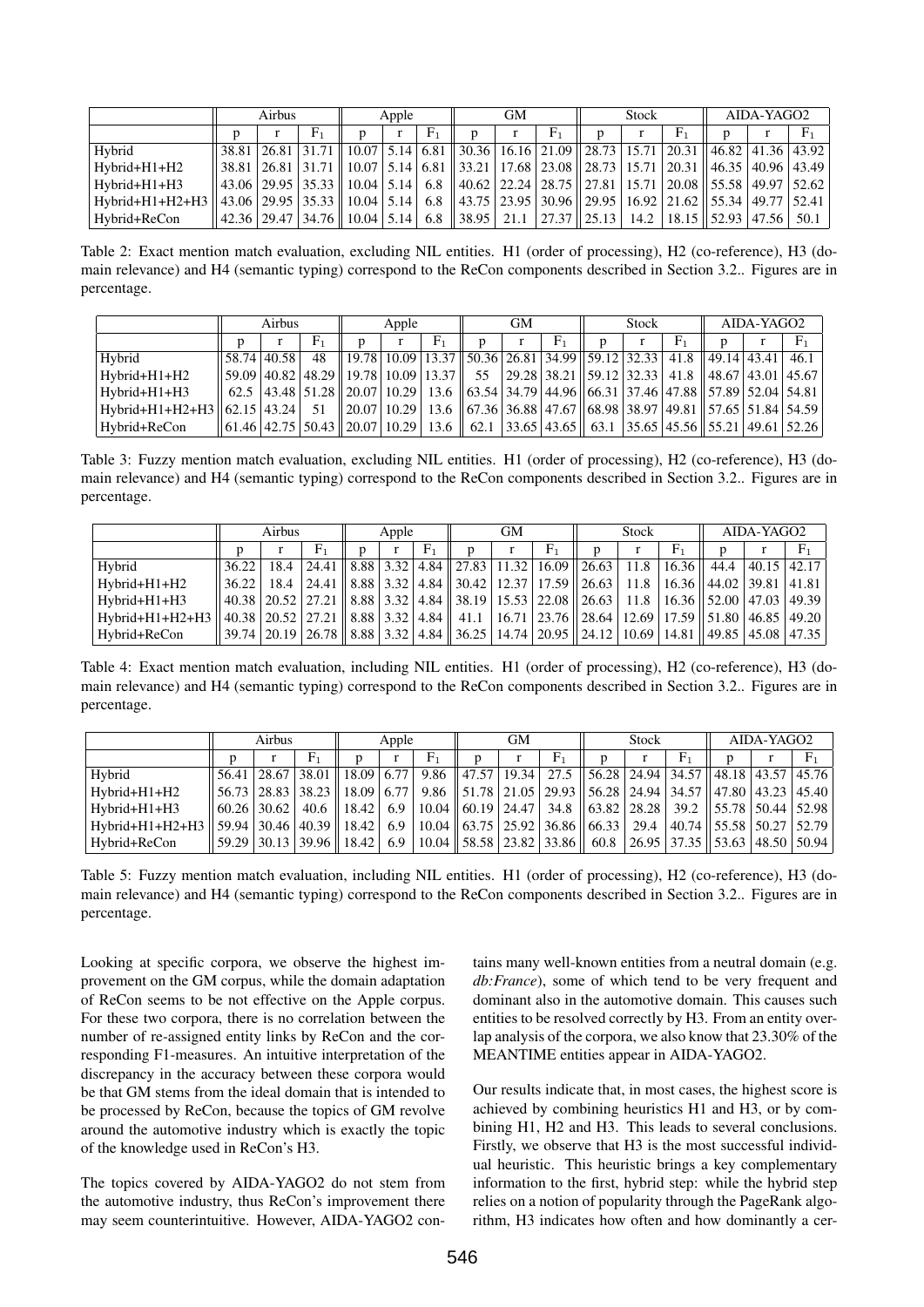tain surface form is used to refer to a certain entity within a concrete domain (in this paper, we compute these statistics on over a million domain-specific news articles). Next to its potential, this heuristic is also applied more frequently than the other heuristics, for instance, H3 is triggered up to 10 times more often than H2 on the corpora we analyze (Table 6). Secondly, the order of processing (H1), i.e. starting with the clearest and most explicitly conveyed information, and then proceeding towards increasingly ambiguous sentences, helps the entity linking system similarly as it helps humans. While we do not quantify the effect solely of this heuristic, qualitative case-by-case analysis such as the one in Section 3.3., provides evidence for the usefulness of this heuristic. In the case of the GM corpus, this heuristic helps the co-reference heuristic (H2) reach a higher score. Thirdly, we note that the semantic typing heuristic worsens the results. This is unfortunate, as we do think that semantic typing adds an interesting perspective to the entity linking process. In practice, however, the semantic typing heuristic is sensitive to two key factors which directly influence its performance: *i)* accuracy of the semantic typing of the entity with respect to its textual context, which is automatically performed by the hybrid module; *ii)* accuracy of the entity types in DB pedia (if any).<sup>13</sup> Hence, an optimal application of the semantic typing heuristics should be examined further in future work.

Furthermore, we observe a single pattern for the accuracy of our heuristics per corpus which is confirmed across Tables 2-5, irrespectfully of the recognition strictness or the inclusion of NIL entities. Namely, if a certain combination of heuristics improves the entity linking accuracy on a certain corpus, this is manifested in each of the evaluation results tables. It is also not surprising that the accuracy of linking on partially matched entities is better than the accuracy on exactly matched entities. The choice of whether to include NIL entities seems to be of different importance across datasets. For the MEANTIME corpora, this is a very important evaluation decision, while in AIDA-YAGO2 the NIL entities have much less influence. This can be explained by the results in Table 1, where we observe that between 26.28% and 35.34% of the entity mentions in the MEANTIME dataset are annotated with a NIL link. The percentage of NIL entities in AIDA is lower (20.14%).

# 7. Conclusions and Future Work

In this paper, we investigate the role of contextual knowledge as a domain adaptation layer for the task of entity linking. Our hypothesis is that the task of entity linking can be customized by taking into account genre and topical domain information about the text to analyze. We propose an adaptive context-aware solution, consisting of two steps and a set of rule-based heuristics. Our system focuses on entity linking in news articles and it can be tuned to a topic through leveraging a topic-specific knowledge source. We provide evidence for the potential of our approach on the MEANTIME dataset, which was created in order to evaluate entity linking in the automotive industry domain, as well as on the well-known AIDA-YAGO2 dataset.

We have demonstrated the promise of domain adaptation on the analyzed datasets through a qualitative analysis in Section 3.3. and the quantitative analysis in Section 6. Still, our contextual reranker can easily benefit from an extended set of heuristics, which is expected to increase the importance of the interaction between the different heuristics and require more advanced decision making models than the current rule-based decision model. These heuristics, for instance, could help modelling the genre domain further, by making use of other properties of news articles.

We plan to proceed with the experiments to further exploit the topical domain of an article. While we already take the topical context into account to some extent (ReCon's H3), this can be considered further by leveraging contextual knowledge more extensively. However, we observe that for certain datasets it is not trivial to decide on the document topic. For instance, in Section 6. we have discussed that our heuristics, including H3, improve the accuracy both on the GM corpus and on AIDA-YAGO2, although the topic context of GM is by far more appropriate for our approach. We calculate that almost a quarter of the entities which occur in the MEANTIME corpus are also represented in AIDA-YAGO2, which provides evidence that the subset of wellknown entities is prominent in datasets from various domains.

Finally, although the current version of ReCon supports customizability in terms of the knowledge source used, we have not experimented with different knowledge bases and choosing an appropriate knowledge source dynamically to match the topical domain of the analyzed news article. Investigation of this dynamic customizability of our approach lies in the realm of future work.

#### Acknowledgments

This work was partially supported by the European Union's 7th Framework Programme via the NewsReader Project (ICT-316404), by the European Union's H2020 Framework Programme via the FREME Project (644771), the innovation activity 3cixty (14523) of EIT Digital (https: //www.eitdigital.eu) and the CLARIAH-CORE project financed by NWO (http://www.clariah. nl).

#### Bibliographical References

- Finkel, J. R., Grenager, T., and Manning, C. (2005). Incorporating non-local information into information extraction systems by gibbs sampling. In *Proceedings of the 43rd Annual Meeting on Association for Computational Linguistics*.
- Heuss, T., Humm, B., Henninger, C., and Rippl, T. (2014). A Comparison of NER Tools W.R.T. A Domain-specific Vocabulary. In *10*th *International Conference on Semantic Systems*, SEM.
- Hoffart, J., Yosef, M. A., Bordino, I., Fürstenau, H., Pinkal, M., Spaniol, M., Taneva, B., Thater, S., and Weikum, G. (2011). Robust Disambiguation of Named Entities in Text. In *Empirical Methods in Natural Language Processing (EMNLP'11)*.

 $13$ (Paulheim and Bizer, 2014) report that large portion of the DBpedia entities are incomplete in terms of their semantic types and estimate 2.7 million missing type statements in DBpedia.